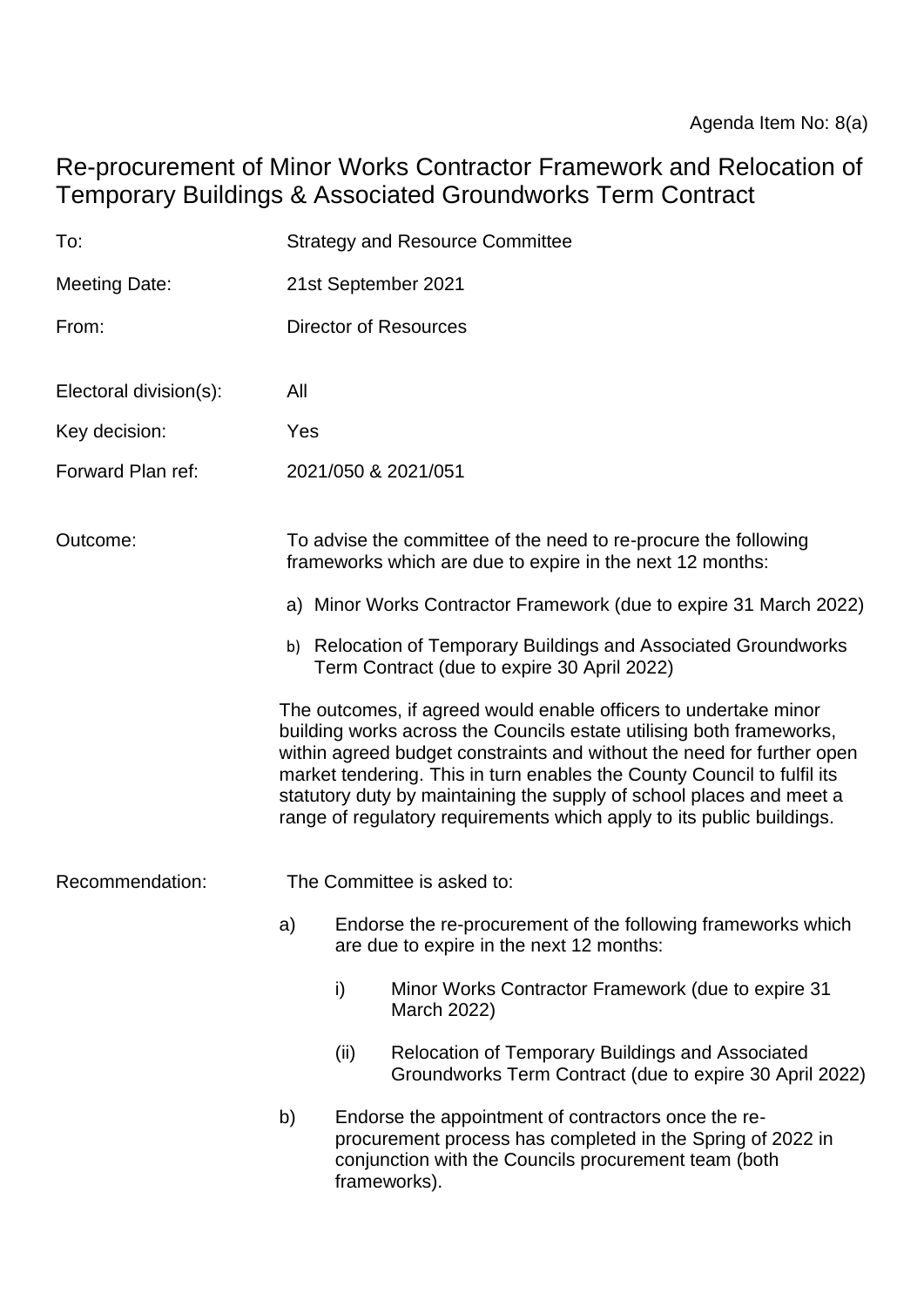c) Delegate the award of the new Framework to the Director of Resources in consultation with the Chair and Vice Chair of the Strategy and Resources Committee.

Officer contact: Name: John Clayton Post: Education Construction Project Manager Email: [john.clayton@cambridgeshire.gov.uk](mailto:john.clayton@cambridgeshire.gov.uk) Tel: 01223 715504

Member contacts:

Names: Cllr Lucy Nethsingha / Cllr Elisa Meschini Post: Chair/Vice-Chair Email: [lucy.nethsingha@cambridgeshire.gov.uk](mailto:lucy.nethsingha@cambridgeshire.gov.uk) [Elisa.meschini@cambridgeshire.gov.uk](mailto:Elisa.meschini@cambridgeshire.gov.uk) Tel: 01223 706398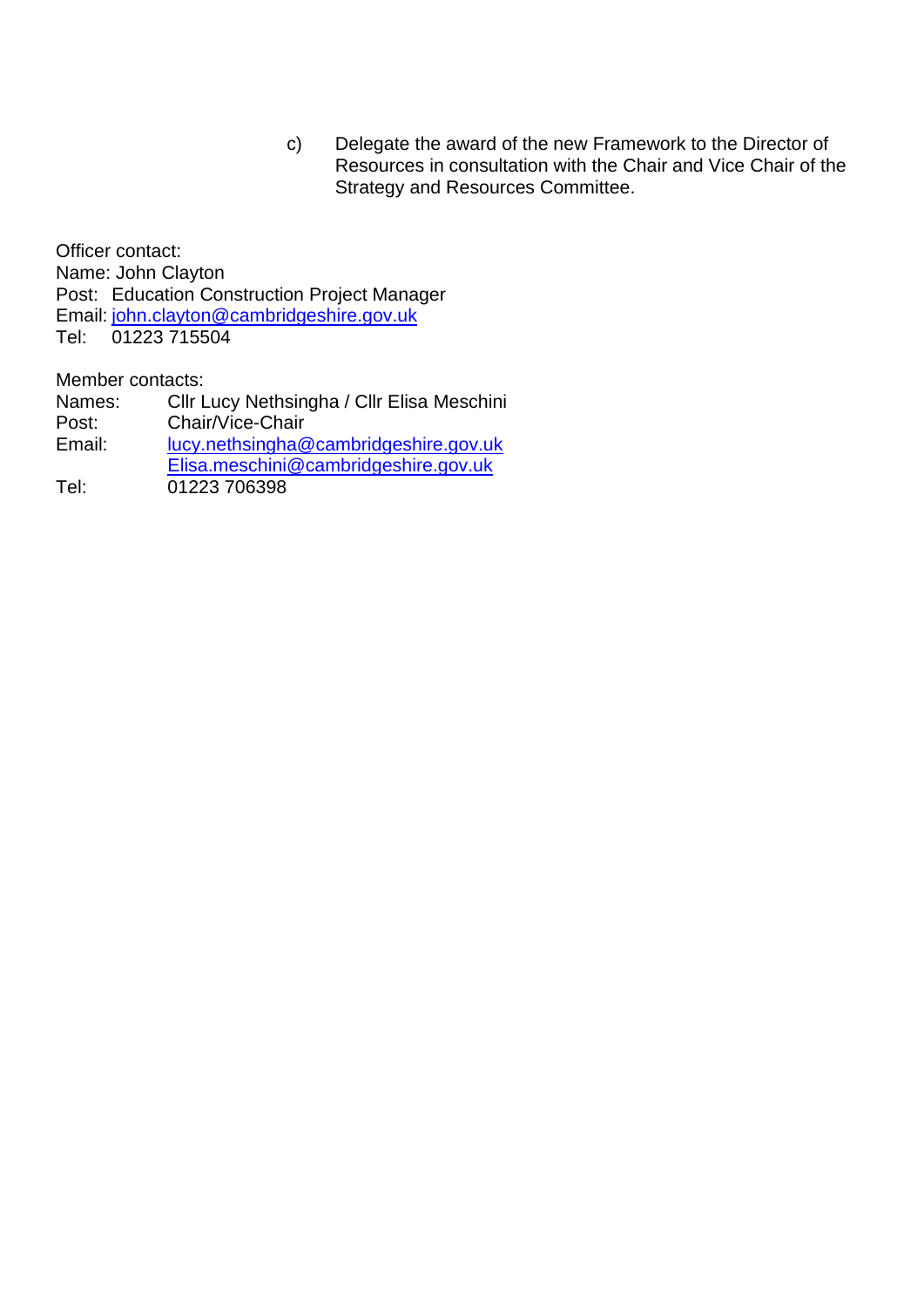# 1. Background

- 1.1 The Council, as the local Children's Services Authority, has a statutory duty to provide a school place for every child living in its area of responsibility who is of school age and whose parents want them educated in the state funded sector. It also has a duty to secure sufficient and suitable early years and childcare places for children aged three and four and eligible two-year olds. To achieve this, the Council has to keep the number of places under review and to take appropriate steps to manage the position where necessary.
- 1.2 This includes maintaining a rolling programme of capital investment for the provision of educational facilities for Cambridgeshire's children and young people (CYP). This forms part of the Council's Business Plan approved by Council each February. In addition to major investment in new and expanded schools, the plan also includes capital funding for a programme of works to maintain identified local authority schools and ensuring that schools are able to stay open and not be forced to close due to condition/maintenance situations. Examples of the types of works would be re-roofing, replacement windows and doors, heating pipe work replacement and boiler replacement.
- 1.3 The Council also has a duty of care to ensure the health, safety and welfare at work of all employees and non-employees (E.G Members of the Public). To achieve this, all corporate and non-corporate buildings under the Council's control have to comply with appropriate statutory, regulatory, and corporate standards. The capital funding also supports a programme of works to ensure they are able to stay open and not be forced to close due to non-compliance with statutory buildings related responsibilities (E.G., management of asbestos, management of fire safety related issues, ventilation requirements (COVID related etc.)
- 1.4 The Council also needs to be able to respond to the provision of educational places at schools within Cambridgeshire when there is an identified places planning need for additional spaces for a temporary period of time, or prior to an expansion of a school on a permanent basis. A temporary increase in a school's pupil roll could require an urgent response and the existence of the Relocation of Temporary buildings & associated groundworks Term Contract would enable the Council to respond to this demand in an efficient and expedient manner.
- 1.5 To ensure that the Council is able to continue to meet this statutory responsibility it needs to be able to secure the timely and cost-effective delivery of capital funded projects identified as priorities in its capital programme and Condition/Maintenance programme of works. This is currently achieved through two construction related frameworks:
	- 1: Minor Works contractor Framework
	- 2. Relocation of Temporary Buildings and Associated Groundworks Term Contract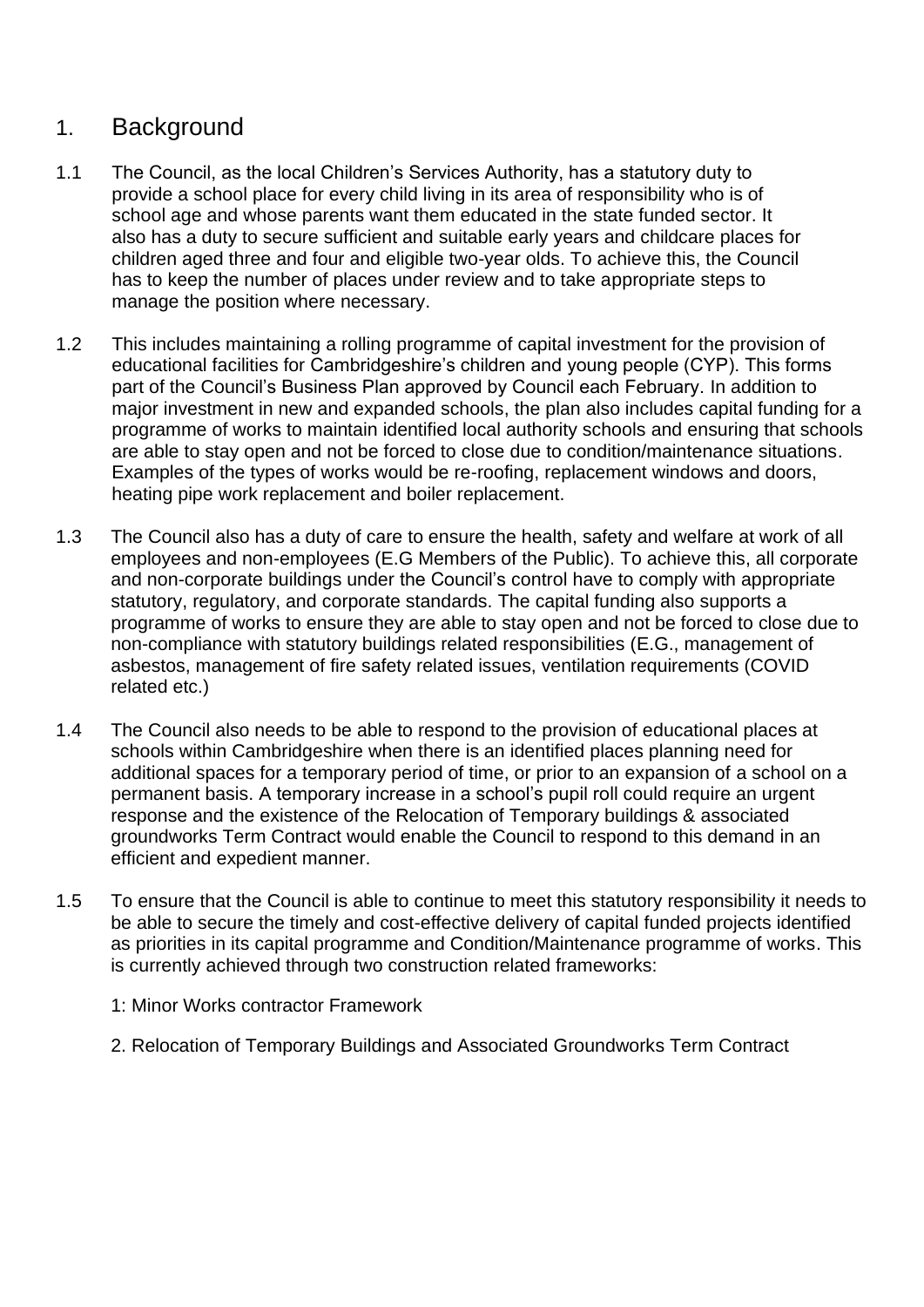### 2. Main Issues

#### 2.1 Minor works Contractor Framework

This Framework provides for minor building, engineering works, maintenance, refurbishment and improvement projects up to a value of £1m. Annual spend is forecast to be in the order of £4m (across both education and corporate buildings). This sum is made up of roughly £3m DfE condition funding grant with a further estimated allocation of £1m for maintaining the Council's corporate estate. This is in line with current normal budget expenditure when using the existing framework.

- 2.2 The existing minor works Framework expires on 31<sup>st</sup> March 2022, necessitating a new procurement route to be established. The proposed new framework would run for a maximum period of 4 years up to April 2026, with the likely scenario being for a period of 3 years, with the option of extending the framework for a further 1-year period if the Council wishes to do so. This decision will be linked to considerations around the overall performance of the framework.
- 2.3 The Authority does not possess the internal resources to undertake these works in-house to cover the breadth of skills and the number of suppliers that maybe required over the life of the framework, this proposed framework structure provides opportunities for locally based Small and Medium Enterprise (SME) organisations to bid for a place on the framework which, in turn, will provide opportunities to the local supply chain.
- 2.4 It is not considered value for money for the Council to procure these smaller scale projects using alternative frameworks (the Councils Design & Build (D&B) Framework for example), nor to go out to the open market on each occasion. The rationale behind this is:
	- The contractors on the D&B framework would likely submit higher tender prices in order to cover their design, overhead costs, and risks as they generally do not consider these lower value projects to be profitable given their current business model, and:
	- If the Council were to go out to the open market for each smaller scale projects, this would add significant time to the overall project timescale, and require lengthy assessment processes to be undertaken, leading to increased time and cost arising from the need for more officer resource.
	- A Council framework would allow those contractors on the framework to better plan their resources around likely peak demand for their services by having sight of a programme of works to enable them to plan internal resources and gear up their supply chain to ensure supply of materials (especially in the current climate where certain building materials are in short supply or on long lead times).
	- A Council framework would enable the benefits of forming longer term relationships with those contractors on the framework, which in turn leads to better understanding of the Council's needs, likely peak demand for building services and improving the quality of service delivery which, ultimately benefits the end users of the Councils buildings.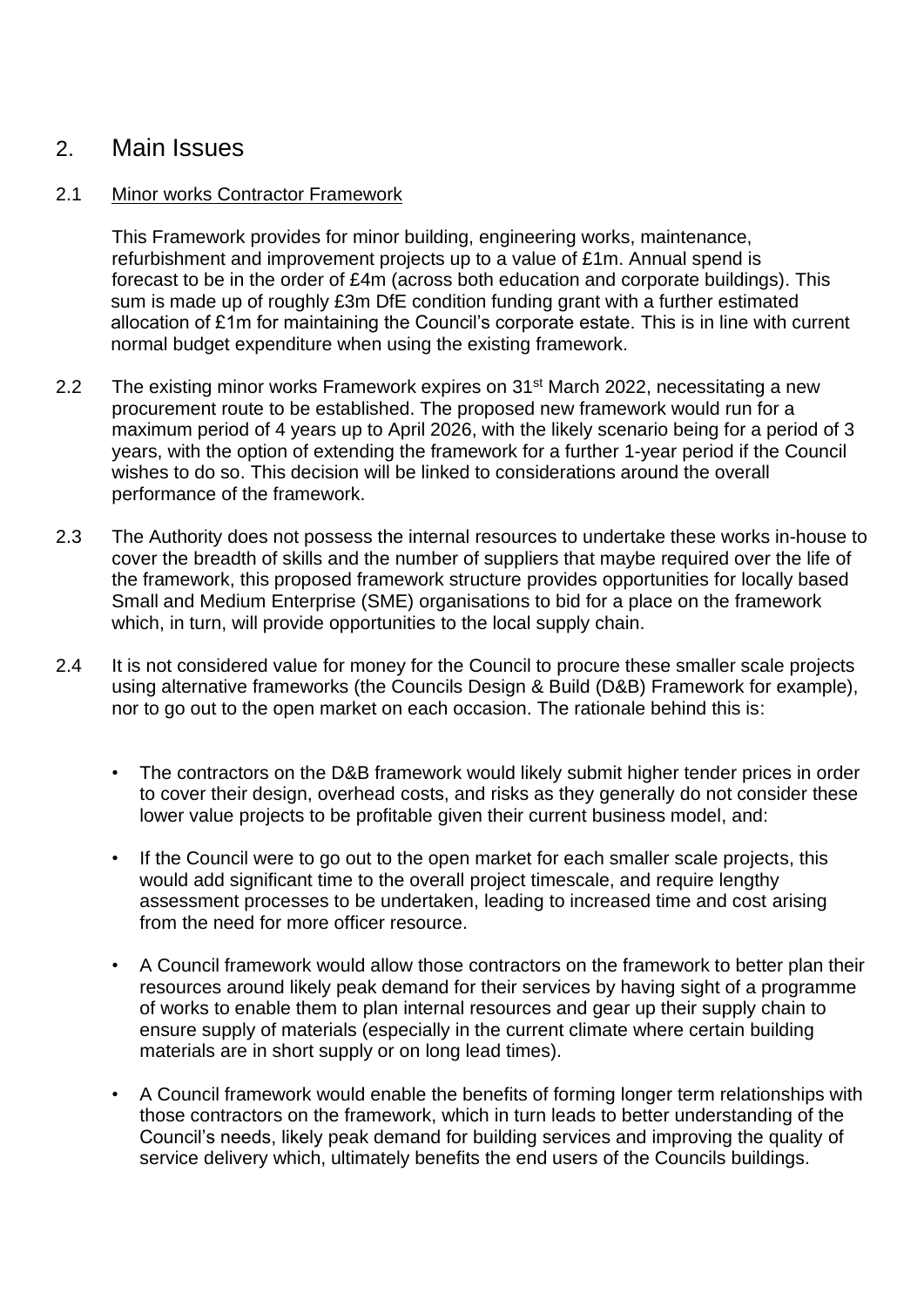For these reasons, establishing a new Council framework for such works continues to be the best procurement option for the Council.

- 2.5 To support the delivery of a new Minor Works Framework the technical/design and contract administration/management functions will be procured via the ESPO (Eastern Shire Purchasing Organisation) Consultants Framework. This is a national Framework available to all public bodies. This has already proved successful in reducing the amount of time required to procure individual projects and to ensure suitable professional advice is provided for each scheme undertaken via the Minor Works Contractor Framework. This process has been used during the lifetime of the current minor works framework.
- 2.6 Framework Structure: To seek up to date market views on the framework structure a soft market engagement exercise was undertaken. This generated 20 written responses in relation to the structure of the framework and subsequent tender process, Given the wideranging scale and value of general building works likely to be procured under this framework, the proposed Lots (and the suggested number of contractors per lot) for the Framework are:

| <b>Lot Number</b> | <b>Construction value</b> | Type of project                   | No. of proposed<br>contractors |
|-------------------|---------------------------|-----------------------------------|--------------------------------|
| Lot 1             | £0 - £149,999             | <b>Building</b>                   | 6                              |
| Lot 2             | £150,000 - £499,999       | <b>Building</b>                   | 6                              |
| Lot 3             | £500,000 - £1m            | <b>Building</b>                   | 6                              |
| Lot 4             | £0 - £75,000              | Mechanical &<br>Engineering (M&E) | 6                              |
| Lot 5             | £75,001 - £250,000        | Mechanical &<br>Engineering (M&E) | 6                              |

These lots would then enable Council departments to undertake a wide range of condition and maintenance schemes across the Councils portfolio of buildings to ensure buildings are maintained to a high standard and are suitably compliant.

The Lot structure proposed is an increase of two lots (Lot 4 and 5 do not currently exist) from the current framework agreement and shall allow specialist Mechanical and Engineering Contracts to bid for the Framework.

- 2.7 It is not proposed to make any major changes to the contractual arrangements in relation to this framework as these have functioned satisfactorily throughout the duration of the existing framework. All tendered schemes over a value of £20,000 will be accompanied by a Joint Contracts Tribunal (JCT) contract which would be issued by LGSS Law and is a standard form of contract within the construction sector.
- 2.8 The Soft Market Engagement also included questions on the potential to deliver Social Value, particularly related to carbon reductions and environmental standards. The responses indicated that readiness of the market to deliver carbon reductions is mixed and will vary based upon the specific works undertaken. To accommodate this the framework specification will include only high-level commitments to deliver carbon reductions, with more detailed questioning and specifications reserved for the mini competitions required to award specific works to contractors. This will give the Council the opportunity to set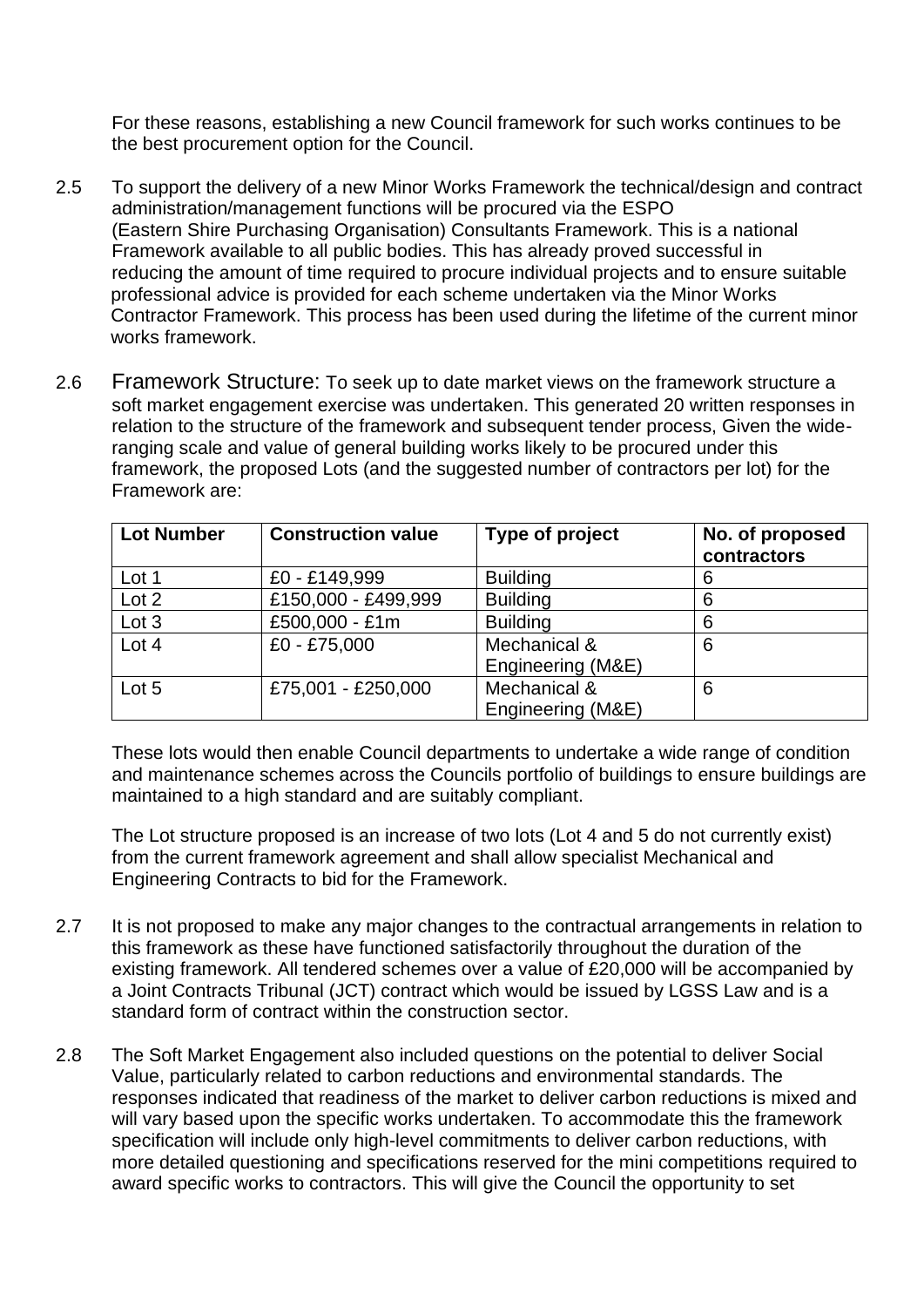objectives at the commencement of individual projects and respond to policy and technical advances in this area over the life of the framework.

- 2.9 Relocation of Temporary Buildings and Associated Groundworks Term Contract This contract exists to undertake the movement of temporary buildings (mobiles) across the Councils Education and corporate estate. Temporary accommodation is frequently required to deal with sudden, unexpected, or planned temporary increases in a school's admission number (to cope with a bulge year for example). Temporary accommodation would generally be on a school site for a number of years to deal with the increase in numbers, or prior to a planned capital scheme to provide permanent expansion at a school site. Temporary accommodation could also be required to support the Council's corporate estate, where temporary office space may be required to aid building refurbishment or redevelopment (as was required for the recent 2020 programme of works).
- 2.10 The award of this contract will ensure that the Council has a single supplier to undertake all work in relation to the relocation of Council owned temporary accommodation. This will include preparing sites, laying trackway for cranes/lorries, transporting mobiles from one location to another, installing utilities and services, installing ramps and steps: and reinstating the site following removal.
- 2.11 It is not proposed to make any significant changes to the existing framework and contract arrangements. Each piece of work that goes to the term contractor will have its own specification. Value for money will continue to be assured as with the current framework via a schedule of rates arrangement, with an annual increase for inflation. Contractors will be evaluated on their technical capability, financial probity, Health and Safety and insurance arrangements. The process during the Invitation to tender (ITT) process will include an assessment on quality and price, thus ensuring the contractors providing the most economically advantageous offer, will be selected (in line with the Councils normal tender assessment process).
- 2.12 The Current Term Contract would have run for 4 years by May 2022, and the requirement for the future framework is for that to run for a maximum of 4 years also (so up to May 2026). This would likely be for a period of 3 years, with the option of extending the Term Contract by an additional 1 year.
- 2.13 The current framework has a maximum budget of £1m to deal with the requirement for temporary buildings across the Councils education portfolio. The new framework will have a similar budget figure of £750,000 - £1m per year (in line with the Councils business plan).

## 3. Alignment with corporate priorities

- 3.1 Communities at the heart of everything we do There are no significant implications for this priority.
- 3.2 A good quality of life for everyone There are no significant implications for this priority
- 3.3 Helping our children learn, develop and live life to the full The following bullet points set out details of implications identified by officers: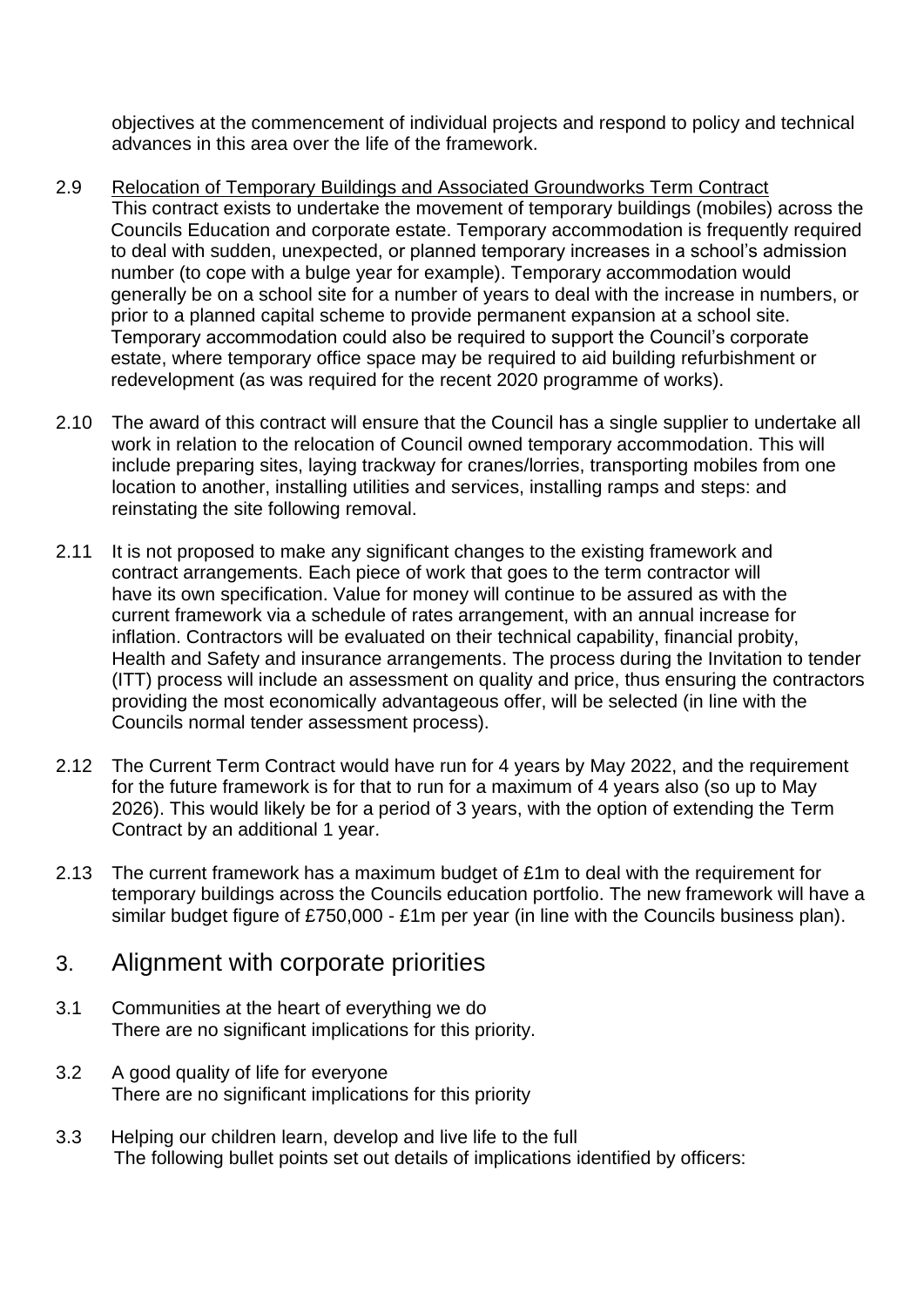- The two frameworks described provide an effective means of delivering the respective works. Efficient delivery of these works is fundamental to the continued and safe provision of these services supporting education within Cambridgeshire and ensuring the Councils public buildings are maintained in a safe and compliant manner.
- 3.4 Cambridgeshire: a well-connected, safe, clean, green environment The following bullet points set out details of implications identified by officers:
	- These contracts support the delivery of a safe and accessible educational environment for Cambridgeshire's children
- 3.5 Protecting and caring for those who need us The following bullet points set out details of implications identified by officers:
	- These contracts support the delivery of a safe and accessible educational environment for Cambridgeshire's children.

## 4. Significant Implications

#### 4.1 Resource Implications The following bullet points set out details of significant implications identified by officers.

• Section 2.1 and 2.13 confirms proposed spend across education and corporate directorates as circa £4m/year and £1m/year across the two frameworks.

The capital programme for schools is prioritised on the basis of service need. The various frameworks operated by the service are the means for delivering this programme.

- 4.2 Procurement/Contractual/Council Contract Procedure Rules Implications The following bullet points set out details of significant implications identified by officers:
	- We have and continue to receive advice and guidance from the Procurement team in relation to these tender processes.

#### 4.3 Statutory, Legal and Risk Implications The following bullet points set out details of significant implications identified by officers:

- These frameworks enable the County to meet its statutory duty to provide a sufficient number of pupil and childcare places across the County and further ensure that its school buildings comply with statutory and regulatory requirements which apply to buildings.
- 4.4 Equality and Diversity Implications There are no significant implications within this category.
- 4.5 Engagement and Communications Implications There are no significant implications within this category.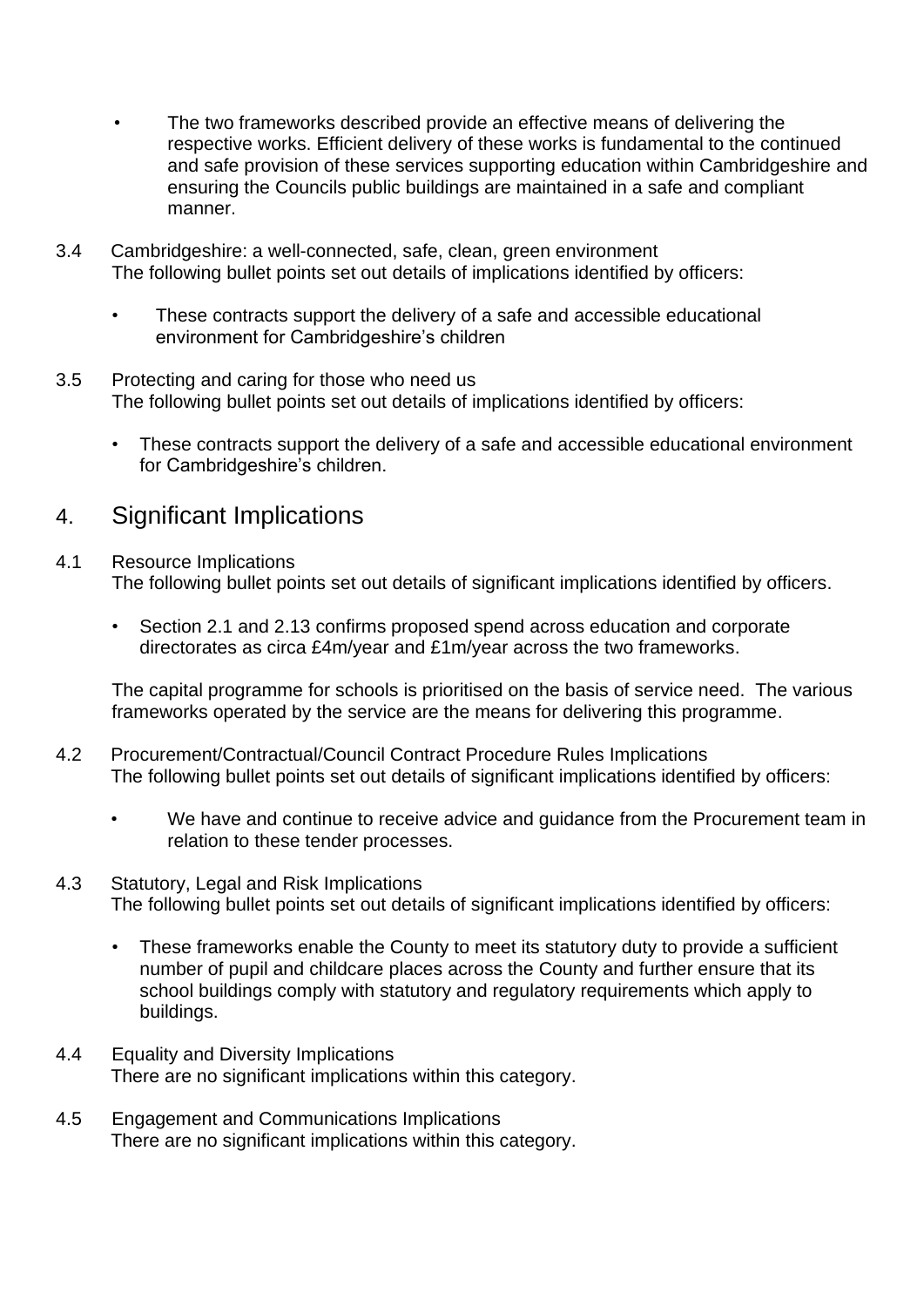- 4.6 Localism and Local Member Involvement There are no significant implications within this category.
- 4.7 Public Health Implications There are no significant implications within this category.
- 4.8 Environment and Climate Change Implications on Priority Areas: The following bullet points sets out the details of significant implications identified by officers:
	- Procurement of these contracts will not, in themselves, have a significant impact for climate change and the environment. Rather the implications will emerge on a projectby-project basis and will depend on the types of works being undertaken. These projects will be awarded via a mini competition from the Minor Works framework, with specifications that will seek to deliver the Council's policies in respect of climate change and reduced energy use.
- 4.8.1 Implication 1: Energy efficient, low carbon buildings. **Neutral** Explanation: See response under 4.8 above
- 4.8.2 Implication 2: Low carbon transport. **Neutral** Explanation: See response under 4.8 above
- 4.8.3 Implication 3: Green spaces, peatland, afforestation, habitats and land management. **Neutral** Explanation: See response under 4.8 above
- 4.8.4 Implication 4: Waste Management and Tackling Plastic Pollution. **Neutral** Explanation: See response under 4.8 above
- 4.8.5 Implication 5: Water use, availability and management: **Neutral** Explanation: See response under 4.8 above
- 4.8.6 Implication 6: Air Pollution. **Neutral** Explanation: See response under 4.8 above
- 4.8.7 Implication 7: Resilience of our services and infrastructure and supporting vulnerable people to cope with climate change.

Positive

Explanation: These frameworks will aid in maximising the longevity of our existing infrastructure, with works sequentially improving the standards to which our properties are delivered. This contributes to ensuring continued service delivery into the future.